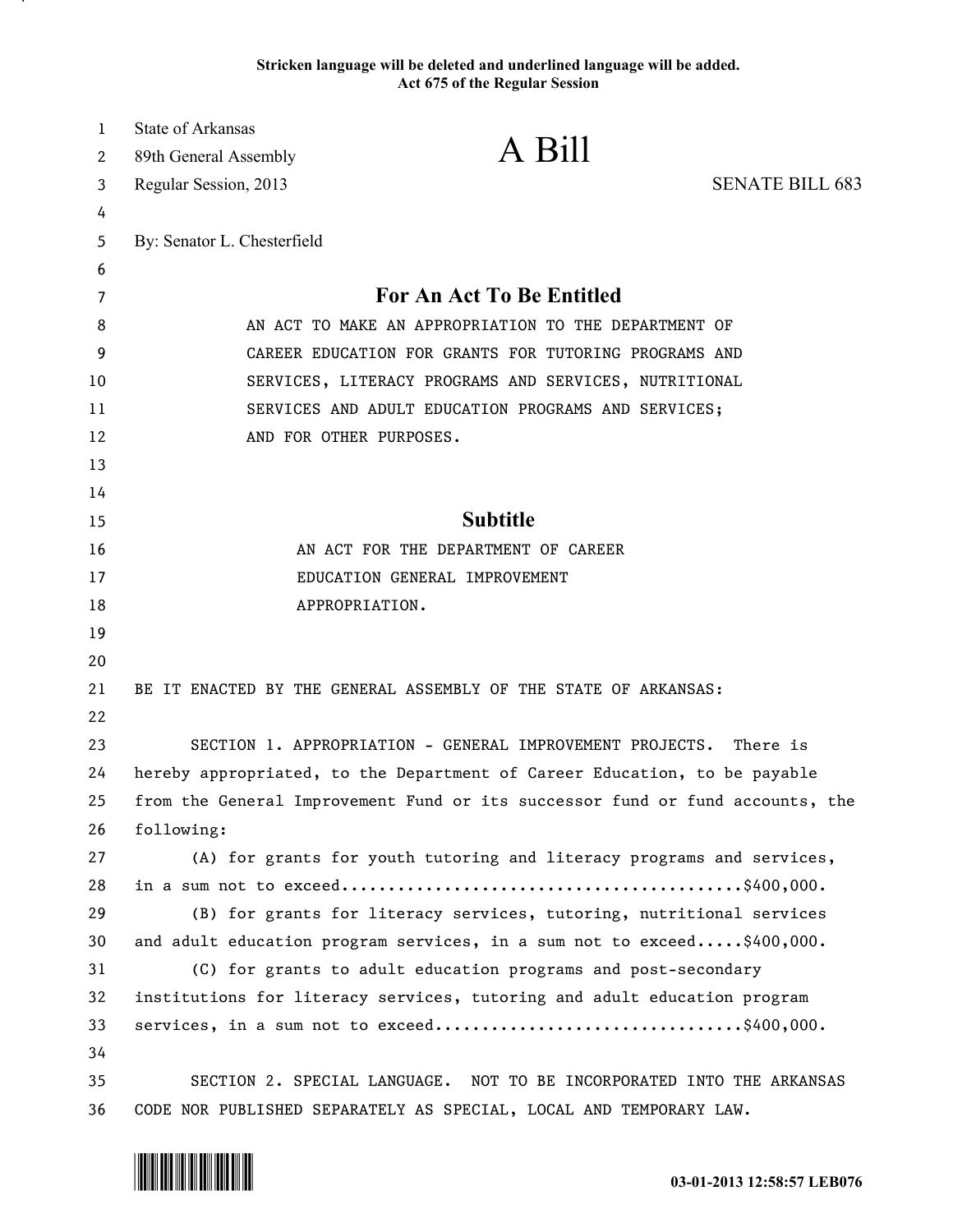Notwithstanding any other rules, regulations or provision of law to the contrary the appropriations authorized in this Act shall not be restricted by requirements that may be applicable to other programs currently administered. New rules and regulations may be adopted to carry out the intent of the General Assembly regarding the appropriations authorized in this Act.

 SECTION 3. DISBURSEMENT CONTROLS. (A) No contract may be awarded nor obligations otherwise incurred in relation to the project or projects described herein in excess of the State Treasury funds actually available therefor as provided by law. Provided, however, that institutions and agencies listed herein shall have the authority to accept and use grants and donations including Federal funds, and to use its unobligated cash income or funds, or both available to it, for the purpose of supplementing the State Treasury funds for financing the entire costs of the project or projects enumerated herein. Provided further, that the appropriations and funds otherwise provided by the General Assembly for Maintenance and General Operations of the agency or institutions receiving appropriation herein shall not be used for any of the purposes as appropriated in this act. (B) The restrictions of any applicable provisions of the State Purchasing Law, the General Accounting and Budgetary Procedures Law, the Revenue Stabilization Law and any other applicable fiscal control laws of this State and regulations promulgated by the Department of Finance and Administration, as authorized by law, shall be strictly complied with in disbursement of any funds provided by this act unless specifically provided otherwise by law. 

 SECTION 4. LEGISLATIVE INTENT. It is the intent of the General Assembly that any funds disbursed under the authority of the appropriations contained in this act shall be in compliance with the stated reasons for which this act was adopted, as evidenced by the Agency Requests, Executive Recommendations and Legislative Recommendations contained in the budget manuals prepared by the Department of Finance and Administration, letters, or summarized oral testimony in the official minutes of the Arkansas Legislative Council or Joint Budget Committee which relate to its passage and adoption. 

 SECTION 5. EMERGENCY CLAUSE. It is found and determined by the General Assembly, that the Constitution of the State of Arkansas prohibits the